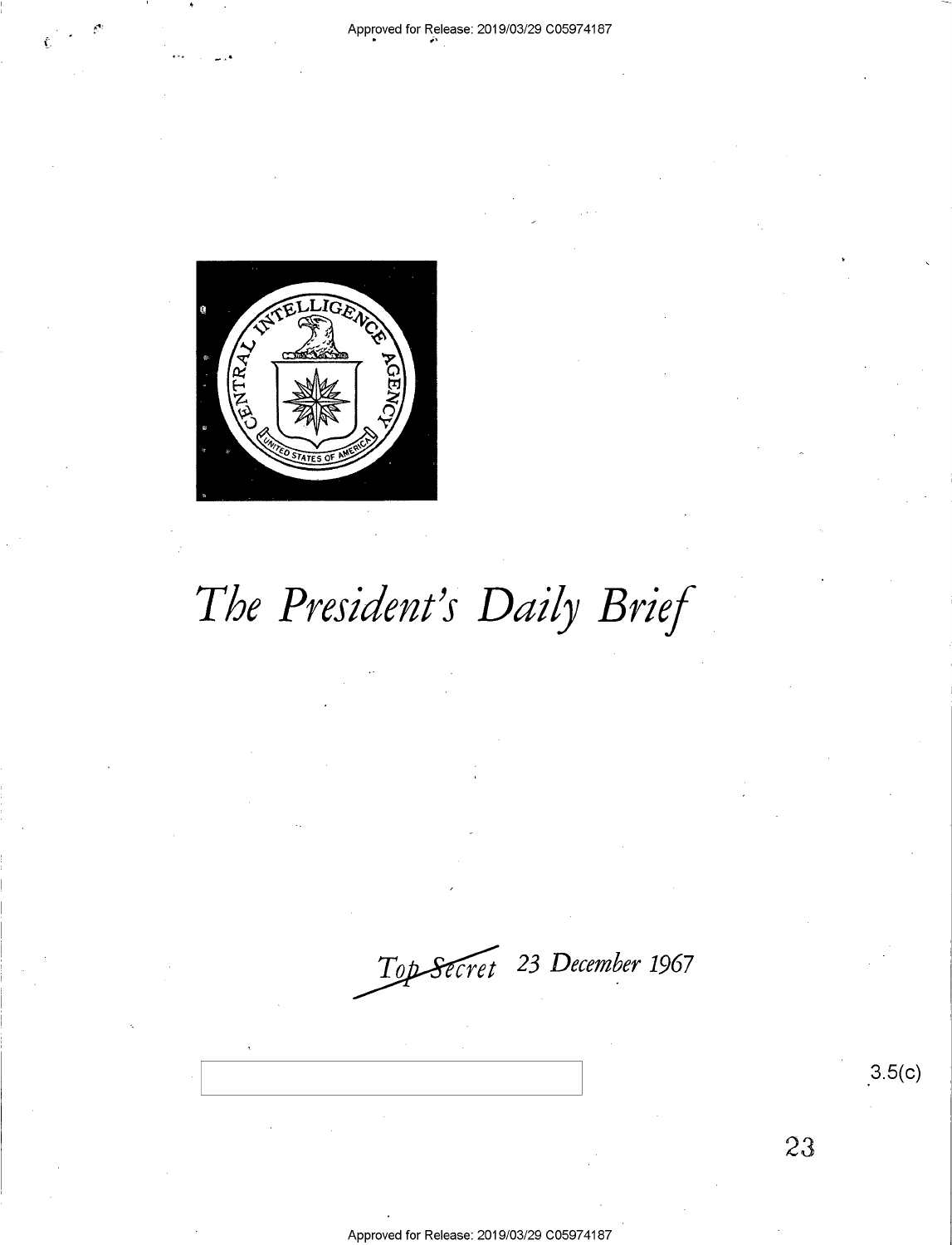':,..~,.., ~ Approved for Release: 2019/03/29 C05974187----------~I Approved for Release: 2019/03/29 C05974187<br> **TOB SECRET** Approved for Release: 2019/03/29 C05974187

DAILY BRIEF 23 DECEMBER 1967

1. Australia

Ambassador Clark had a 15-minute talk with Prime Minister McEwen shortly . after President Johnson left Melbourne. Prime Minister McEwen told Ambassador Clark that, while the US and Australia have had excellent relations all along, the President's visit "cemented our relationship for all time." The ambassador comments that McEwen could not have been more complimentary.

The prime minister also said it was the announcement of the President's visit which had caused others--including specifically the British--to send· top-level delegations. McEwen is very grateful for this.



#### 3. South Korea

TOB

2. North Vietnam

President Pak is facing a new legislative crisis. Opposition legislators are paralyzing all legislative business by a sit-in at the National Assembly.

The primary issue is the ruling party's failure to live up to its agreement to establish a committee to investigate the Assembly elections last June. Such a committee would undoubtedly finger a number of high administration officials for involvement in election irregularities.

SECRET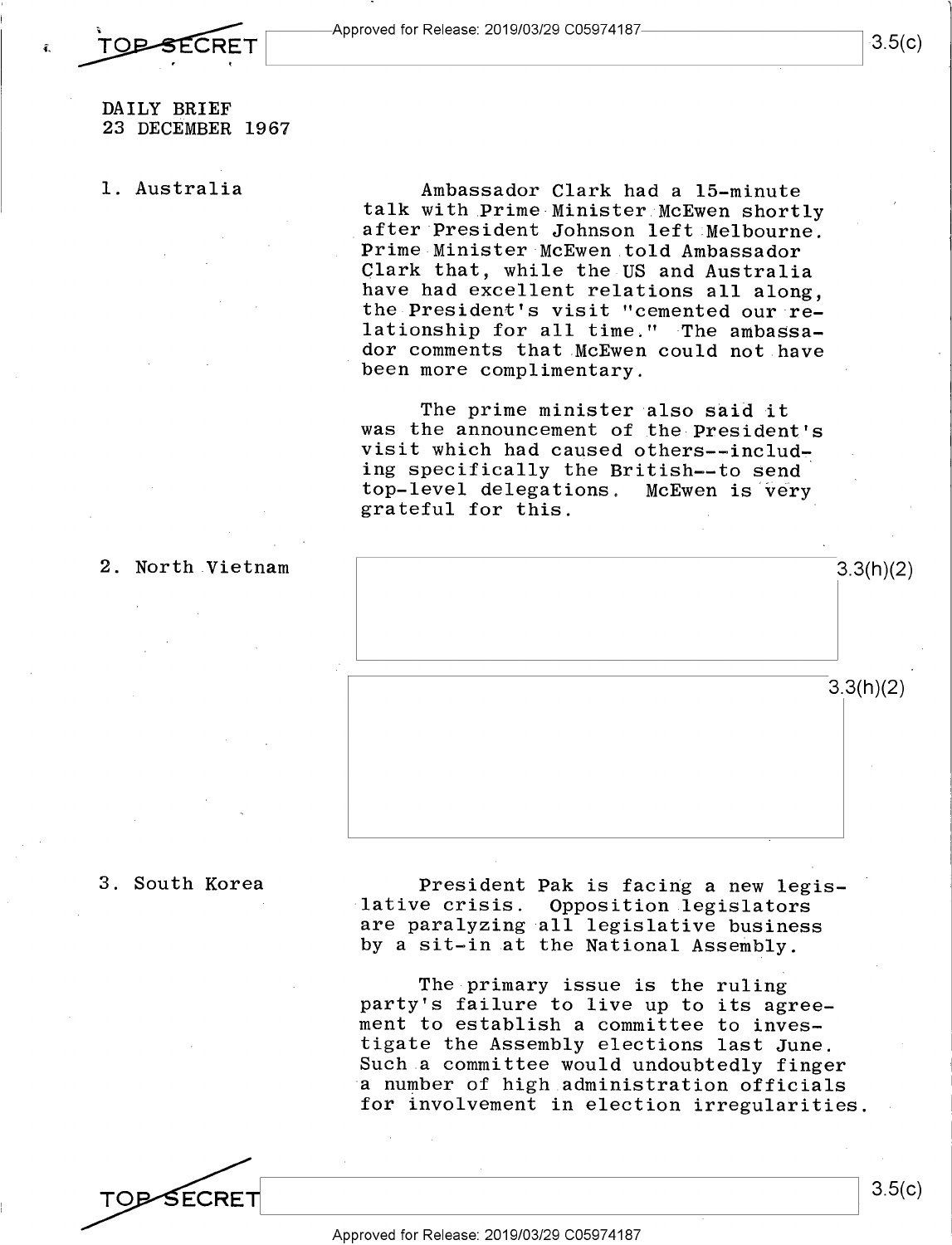4. Vietnam

The Vietnamese Communists apparently are taking a cautious approach toward President Johnson's television remarks about possible South Vietnamese contacts with the Liberation Front. There has as yet been no official comment from either Hanoi or the Liberation Front.

The chief of the Front's mission in Prague, however, seems to have dismissed the President's statements rather perfunctorily, but probably had not received any authoritative instructions. A Czech newspaper says he "answered"·President .Johnson by saying in a 20 December interview that "We do not intend in any way either to ease the position of the Saigon puppets or to help the American imperialists solve their problems."

Hanoi seems to be wary of such brusque disclaimers, probably because it sees US encouragement of contacts between Saigon and the Front as another step toward bolstering the role of the Front in any future<br>settlement. The Vietnamese Communists The Vietnamese Communists took a similar approach toward Ambassador Goldberg's congressional testimony on 2 November in which he said the US would not stand in the way of Front representatives appearing at the UN Security Council or at a "Geneva" conference. The Communists completely avoided comment on Goldberg's remarks at that time. Only after the US disclosed Front overtures for a presence at the United Nations did they address themselves to this issue. Then both Hanoi and the Front denied the overtures and once again dismissed the competence of the UN on Vietnam issues.

5. Greece

Papadopoulos has just announced an amnesty for all persons taken prisoner since the junta seized power last April. He stated specifically that it will ap<sup>p</sup>ly to Andreas Papandreou.

He also announced a referendum in April on a new constitution.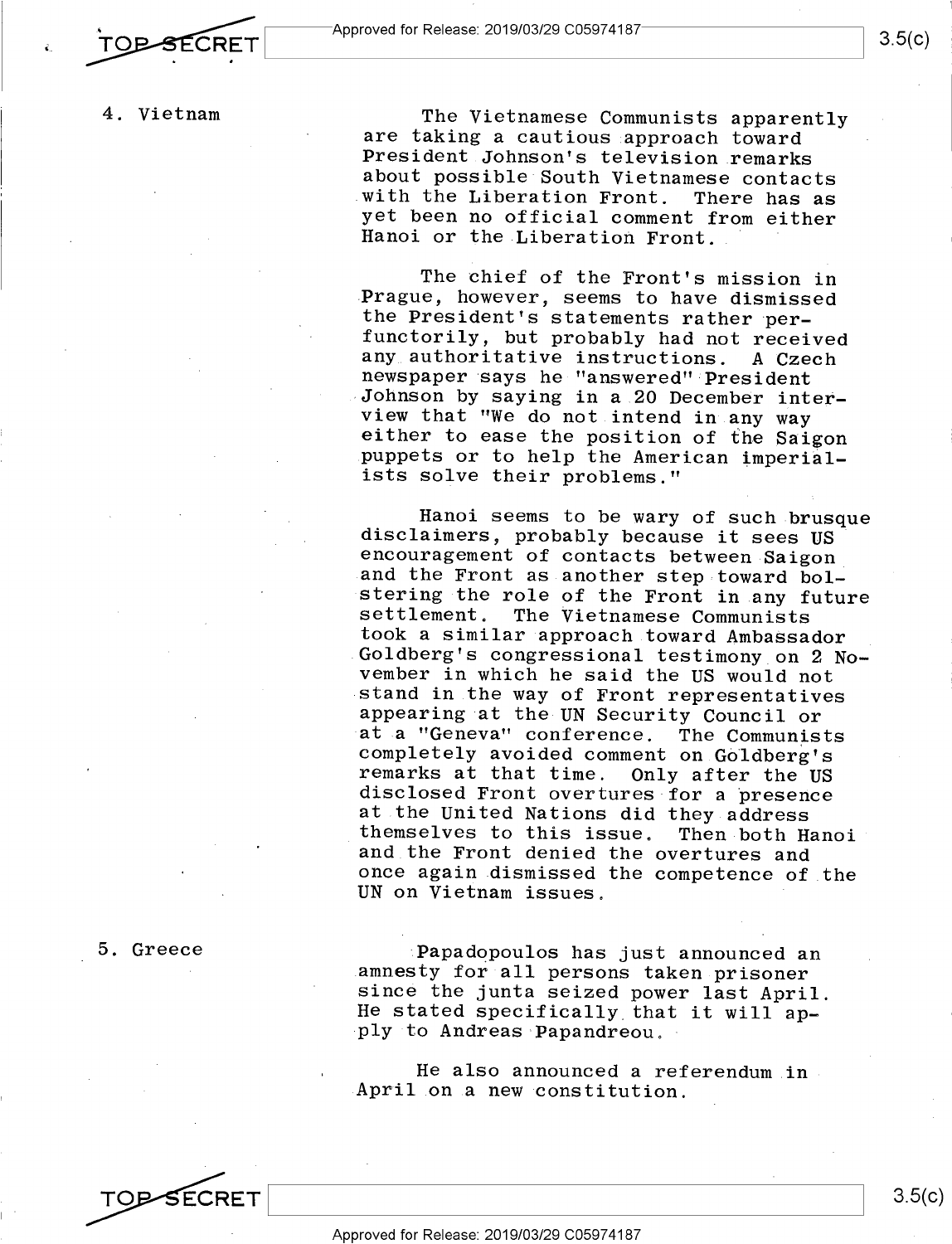TOP SECRET 3.5(c)

 $\ddotsc$ 

6. Eastern Europe

The Soviet bloc foreign ministers, winding up their meeting on the Middle East, have issued a communique based on the lowest common denominator. The statement claims complete unity of views among the participants, including the Rumanians. In order to achieve this consensus, however, the foreign ministers balanced a renewed call for the withdrawal of Israeli forces from Arab territory with the reaffirmation of Israel's right to exist. The absence of any pledge of military.and economic aid.to the Arabs also seems to represent a concession by Moscow to some of the East Europeans.

7. Czechoslovakia

The Czech party central committee session ended late on Thursday, but no communique has yet been published. So far there has been no hint of major changes in the leadership.

8. Venezuela

9. Canada

The government's release of some 500 political prisoners in.the annual Christmas amnesty may lead only to more terrorism next year. Among those re-, leased was a prominent Communist leader. as well as all of the terrorist group that abducted a US military officer in 1964. With the 1968 election campaign close at hand, the government is trying to avoid being charged with repression.

Foreign Minister Martin is the popular favorite to succeed Prime Minister Pearson as leader of the Liberal Party, according to the Gallup Poll. Martin was favored by 29 percent, Finance Minister Sharp by 13 percent, and former defense minister Hellyer by 11 percent. Forty percent had no preference.



3.5(c)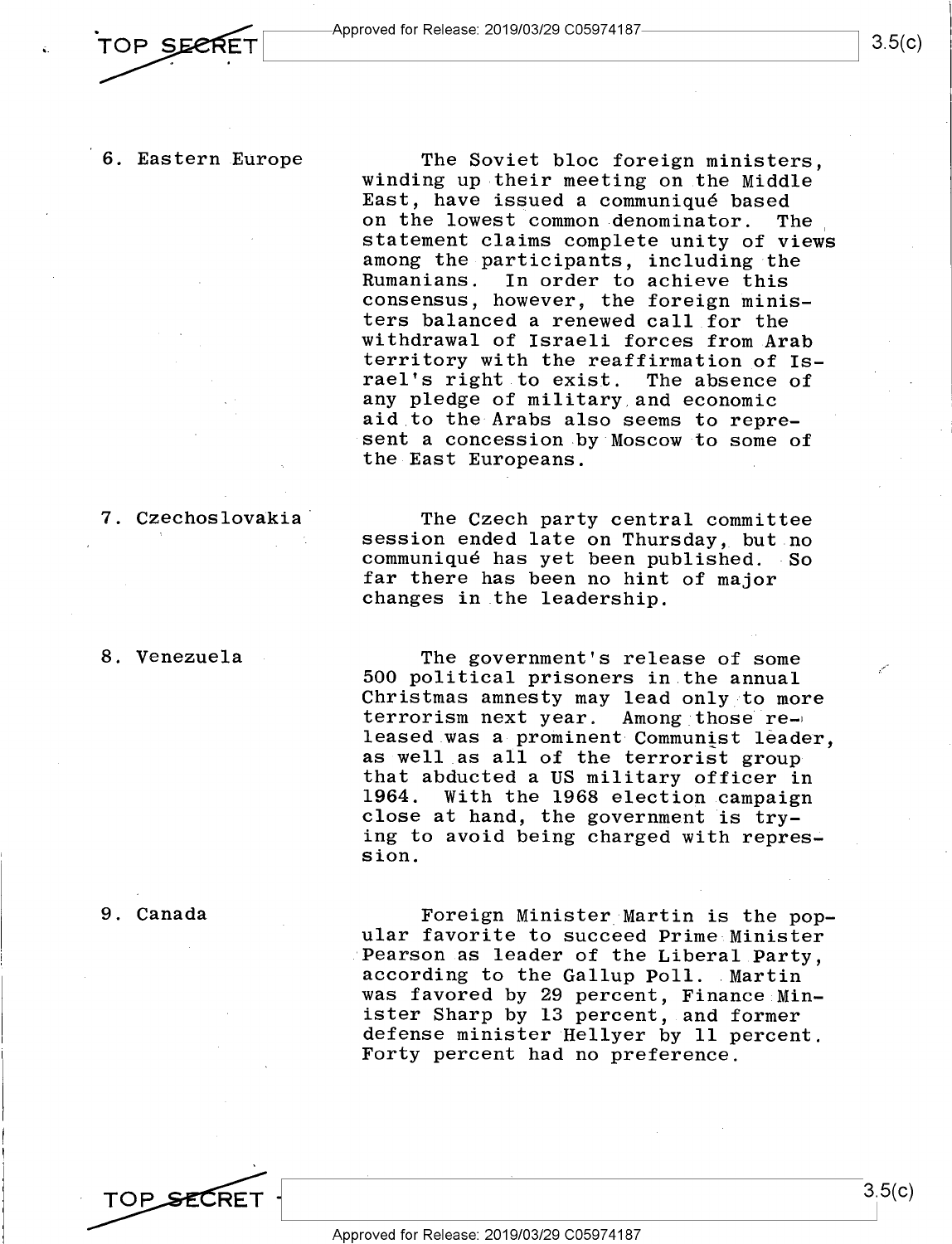

**10. Nepal 3.3(h)(2)** 

TOP SECRET

Approved for Release: 2019/03/29 C0597 4187

**3.5(c)** 

 $\bigl($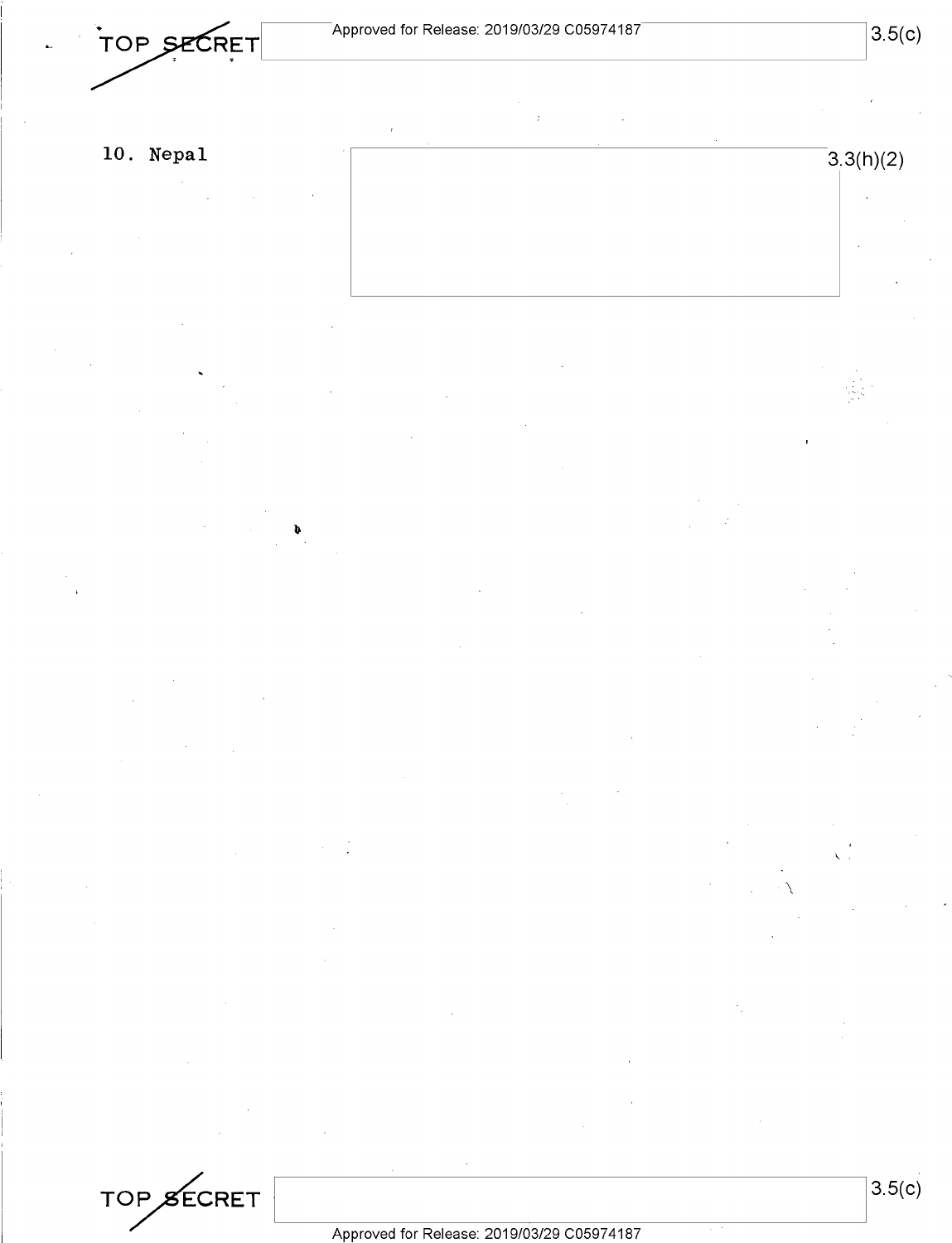## Approved for Release: 2019/03/29 C05974187

Top Secret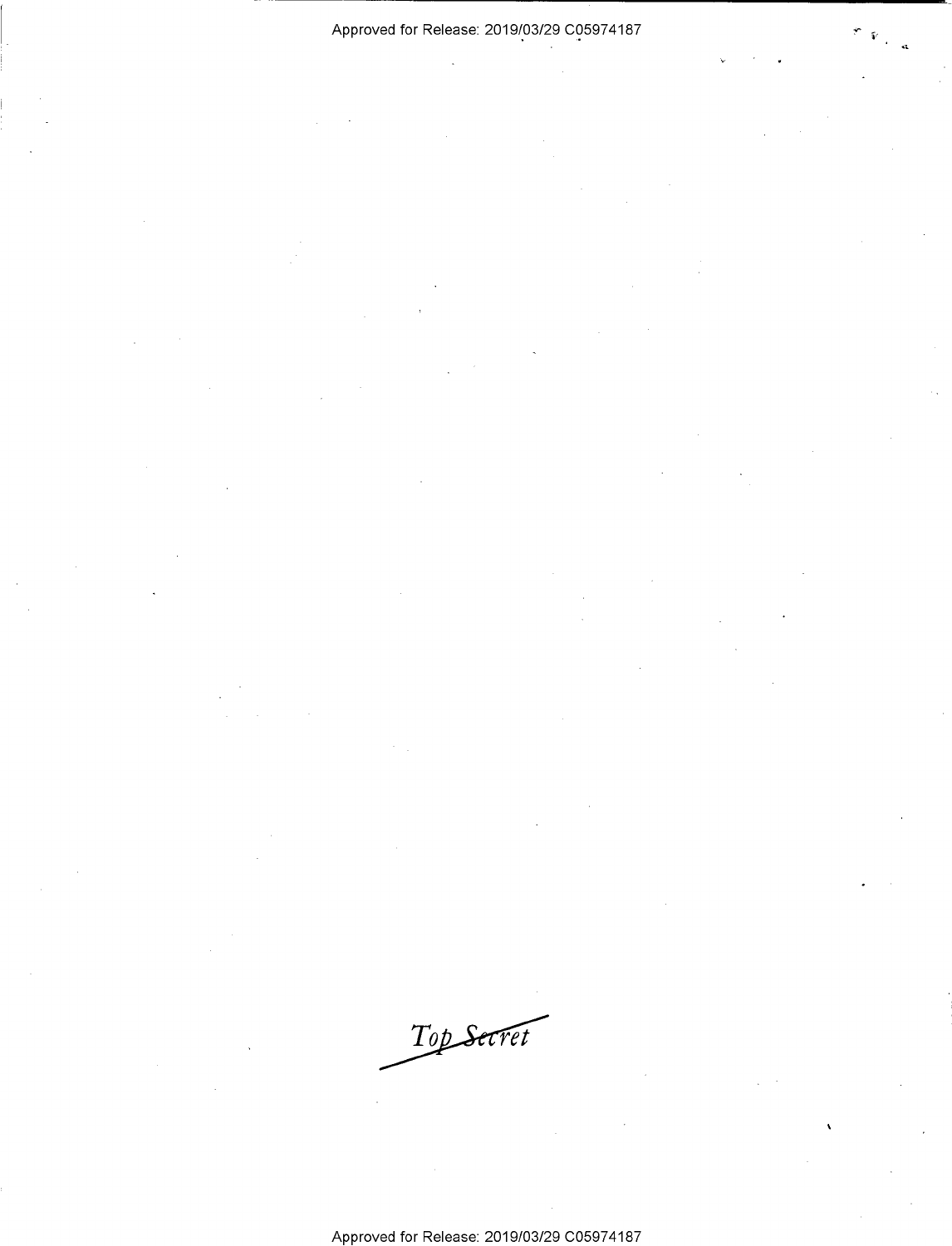$Top-Secret$ 



## *FDR THE PRESIDENT'S EYES ONLY*

# Special Daily Report on North Vietnam

**Top Secret** 3.5(c)

23 December 1967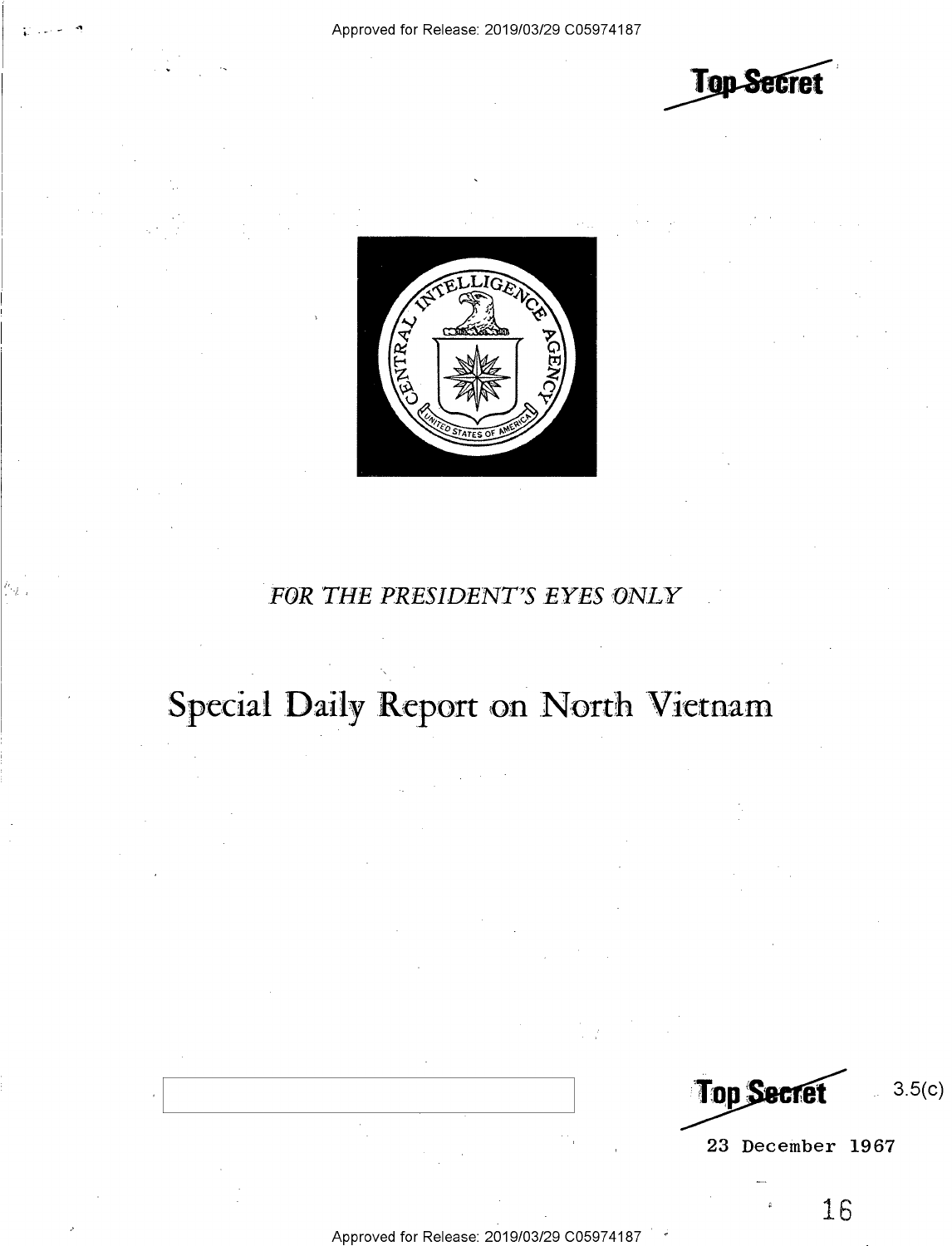TOP SECRET

Special Daily Report on North Vietnam for the President's Eyes Only

23 December 1967

### I. NOTES ON THE SITUATION

Hanoi and the UN: Hanoi's adamant opposition to any UN involvement in the settlement of the Vietnam problem was underscored recently in an effort to get the message across directly to diplomatic missions in the capital. The North Vietnamese Ministry of For-The North Vietnamese Ministry of Foreign Affairs called in selected heads of diplomatic missions and reiterated that the UN has no jurisdiction and that settlement must be on the basis of the Geneva agreements and the program of the Liberation Front.

3.3(h)(2)

3.3(h)(2)

\* \* \*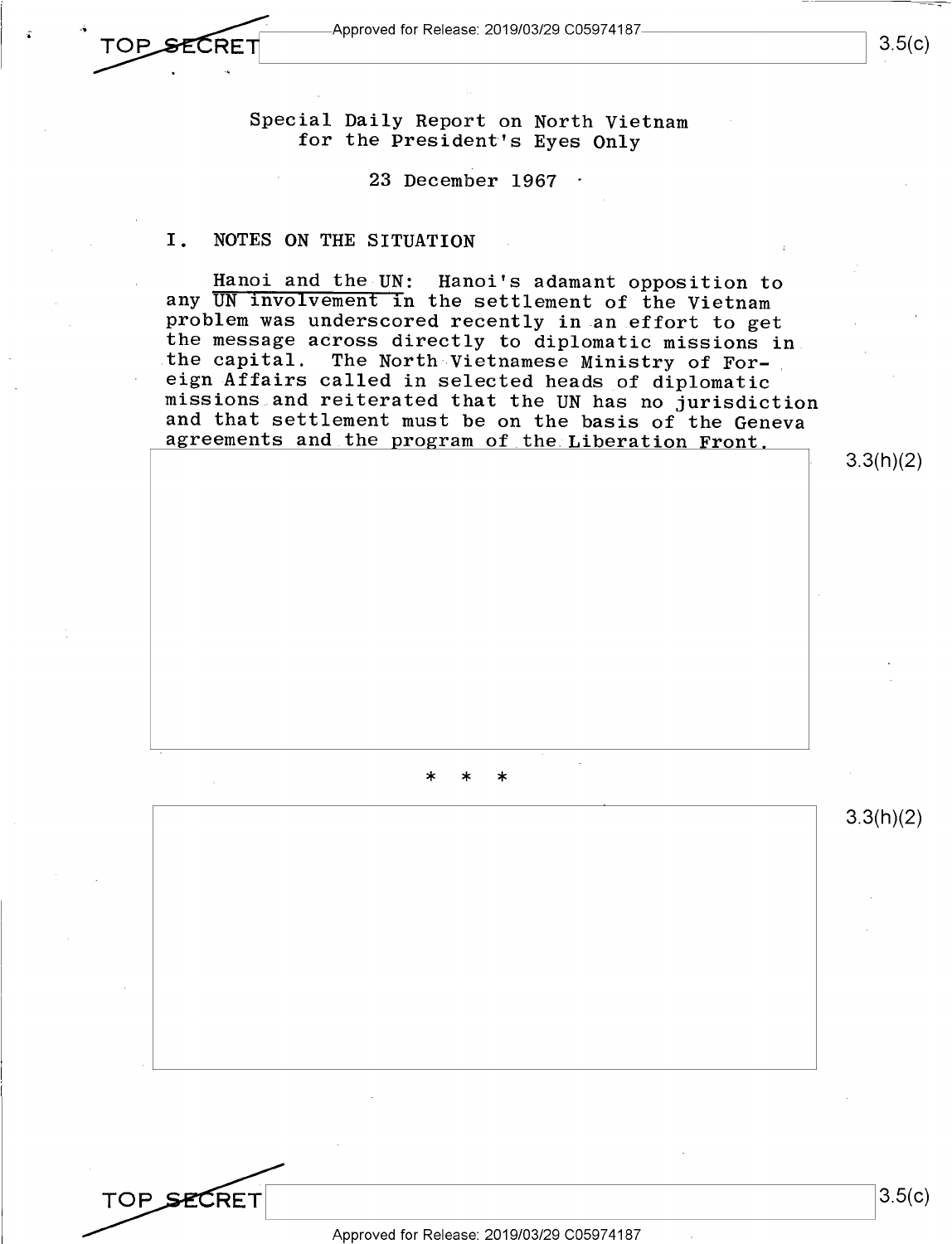$\hat{\mathcal{A}}$ 

.• **T(").p** ~ ---Approved for Release: 2019/03/29 C05974187---------~ TOP SECRET Approved for Release: 2019/03/29 C05974187 3.5(c)

 $\chi$  .

 $\hat{\mathcal{A}}$ 

 $\mathcal{A}$ 

|                                                                                                                  | 3.3(h)(2) |
|------------------------------------------------------------------------------------------------------------------|-----------|
|                                                                                                                  |           |
|                                                                                                                  |           |
|                                                                                                                  |           |
|                                                                                                                  |           |
|                                                                                                                  |           |
|                                                                                                                  |           |
|                                                                                                                  |           |
|                                                                                                                  |           |
|                                                                                                                  |           |
|                                                                                                                  | 3.3(h)(2) |
|                                                                                                                  |           |
|                                                                                                                  |           |
|                                                                                                                  |           |
|                                                                                                                  |           |
|                                                                                                                  |           |
|                                                                                                                  |           |
|                                                                                                                  |           |
| $\ast$<br>$\ast$<br>$\ast$                                                                                       |           |
| Report from<br>Refugees:                                                                                         |           |
| some interesting and probably accurate information on                                                            | 3.3(h)(2) |
| the draft situation in the Lao Cai area northwest of<br>Hanoi.<br>no one under 20 is conscripted                 | 3.3(h)(2) |
|                                                                                                                  |           |
| and that the recruits for the army leave the area once                                                           |           |
| every few months in groups of four or five at a time.                                                            |           |
| The standard period of service is three years, but not<br>all are released from service at the end of this term. |           |
|                                                                                                                  |           |
|                                                                                                                  |           |
|                                                                                                                  |           |
|                                                                                                                  | 3.3(h)(2) |
| $-2-$                                                                                                            |           |
| <b>TOP SECRET</b>                                                                                                | 3.5(c)    |

Approved for Release: 2019/03/29 C0597 4187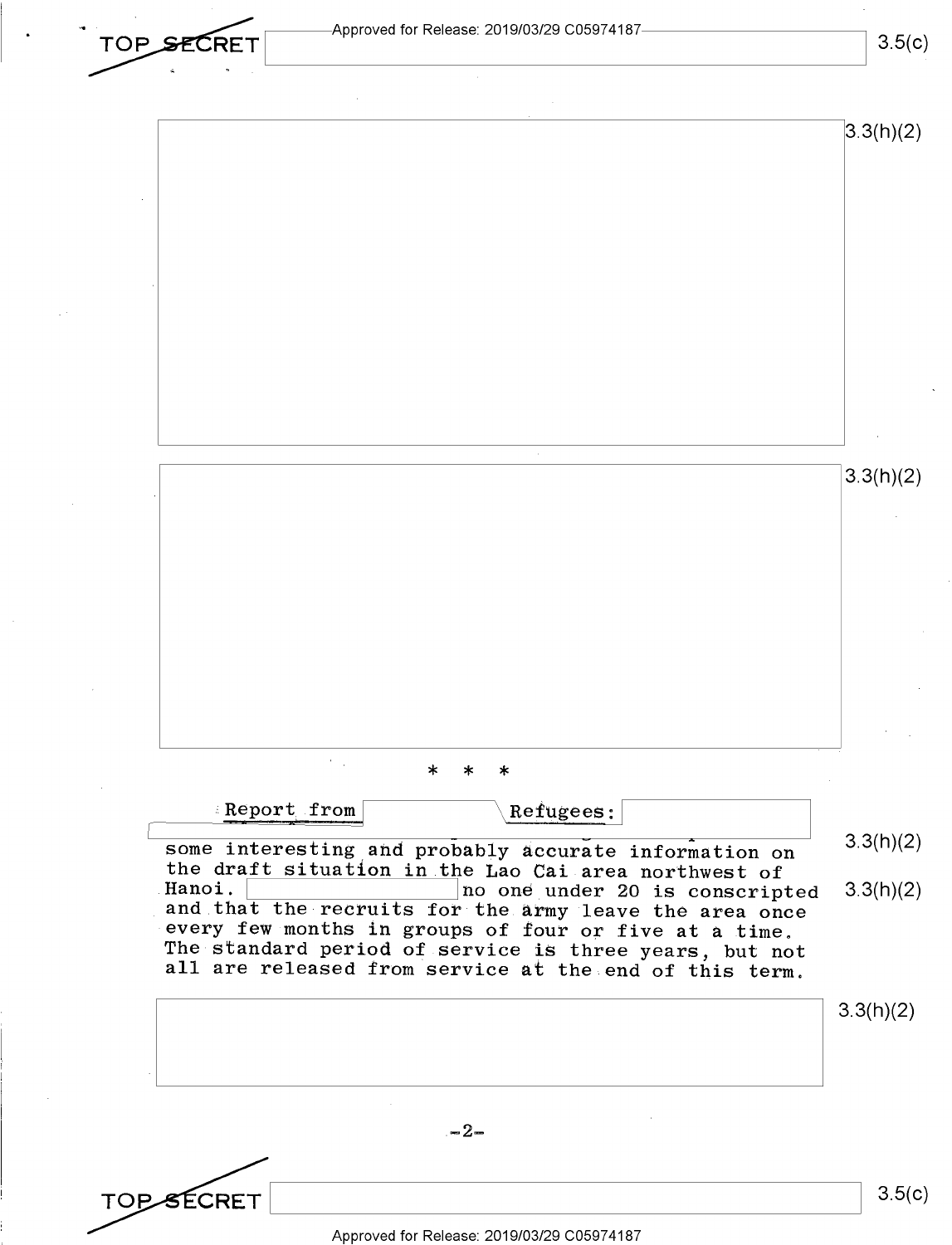

 $\blacksquare$ 

I